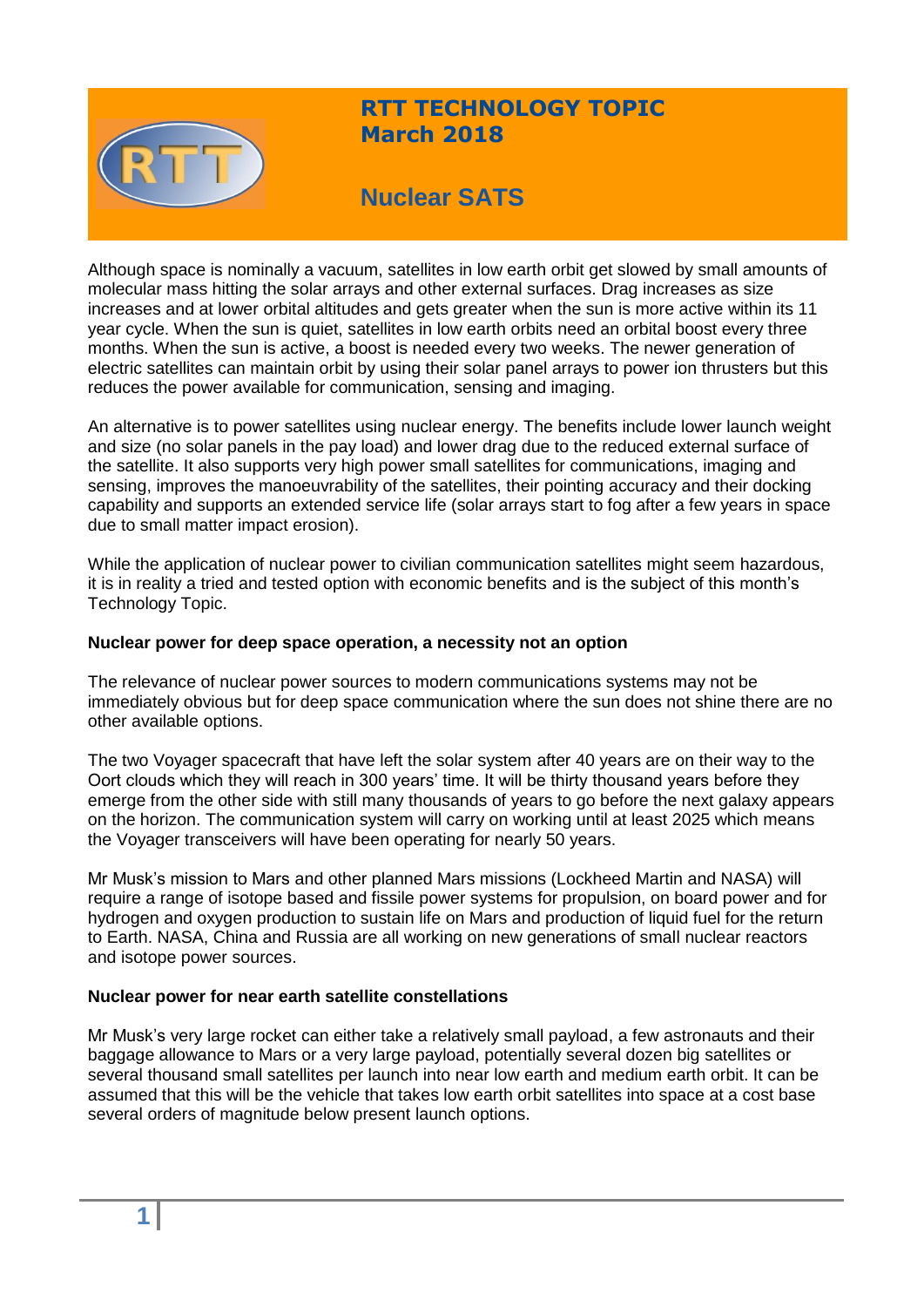OneWeb and LEOSAT have similar plans for high count LEO constellations with multiple launch options courtesy of Mr Bezos and his rocket company (Blue Origin),Mr Branson (Virgin Galactic) and sovereign nation launch capacity (The USA, Russia, China, India and Europe) .

These new satellite constellations will co share spectrum with existing MEO and GSO satellites. They achieve this through angular power separation which requires the satellites to roll as they fly towards the equator and through angular selectivity achieved by using vertical VSAT antennas (see earlier tech topics).

This is a process made more cumbersome by the solar arrays. It will be easier to achieve if the satellites have an alternative power source to solar. Crucially the pointing accuracy will be improved; a critical parameter in meeting the required MEO and GSO protection ratios while also providing highly focused flux density in specific geographic areas.

It could also be useful in networks with very high beam counts. The upgraded O3b network for example will have 30,000 shapeable and steerable beams. Adaptive beam pointing can adapt for pointing inaccuracy but absorbs power and processor bandwidth.

#### <https://www.ses.com/press-release/ses-opens-new-era-global-connectivity-o3b-mpower>

This combination of performance and cost benefits opens up a new market for space optimised weight optimised nuclear power sources with a potential of thousands of units, similar in function to existing sources but very different in terms of potential production volume.

Including a radioactive payload as a power source on a rocket is not risk free but is not uncommon and the risks can be managed, and potential radiation minimised though the insurance costs implicit in any risk of accidentally irradiating America and adjacent continents can be prohibitive. However think of it as a taking a bit of the sun into space with you, and it can seem like a relativity benign option. Practically, it comes down to using radioactive isotopes to produce power from decay heat (thermo- electric generation) or from fission and fusion (the sun is effectively our local tele-fusion source of energy). The best option depends on the amount of power needed, the time scale over which it is required, the amount and type of gamma rays or x or y ray ionising radiation produced and the cost and complexity of containing that radiation.

Radio-isotopes have been used in space as a heat and power source for over fifty years and are known as RTG's, **R**adio-isotope **T**hermo-electric **G**enerators. When used just to warm up components they are known as RHU's (**R**adio-isotope **H**eating **U**nits).

Plutonium, specifically Plutonium-238 (Pu-238) has been widely used partly because it has been available as a by-product of the US and Russian and other country weapon programmes. It has a decay heat of 0.56 watts per gram and a half-life of 88 years. A typical RHU used to warm instruments to an efficient operational temperature would typically use just under 3 grams in a box about 3cm by 2.5 cm to produce a watt of power.

There are also many by-products of plutonium including Americium, produced when plutonium is bombarded with neutrons for example in a reactor or weapons test. Americium-241 is the most common flavour of Americium, manufactured from aging plutonium stocks. Because it is a byproduct, Americium is significantly less expensive to manufacture. The cost of manufacturing a kilogramme of plutonium has been estimated as \$8 million dollars. The European Space Agency is paying for AM-241 recovered from the UK's civil plutonium stocks where this cost has essentially been amortised over many years of (expensive) nuclear power generation. The cost is therefore high but already paid for by the UK tax payer.

For several decades there has been enough plutonium available from civil and military nuclear programmes including for example from the various nuclear missile reduction programmes for space use either in its raw state or processed into AM-241. In 2011, NASA and the US Department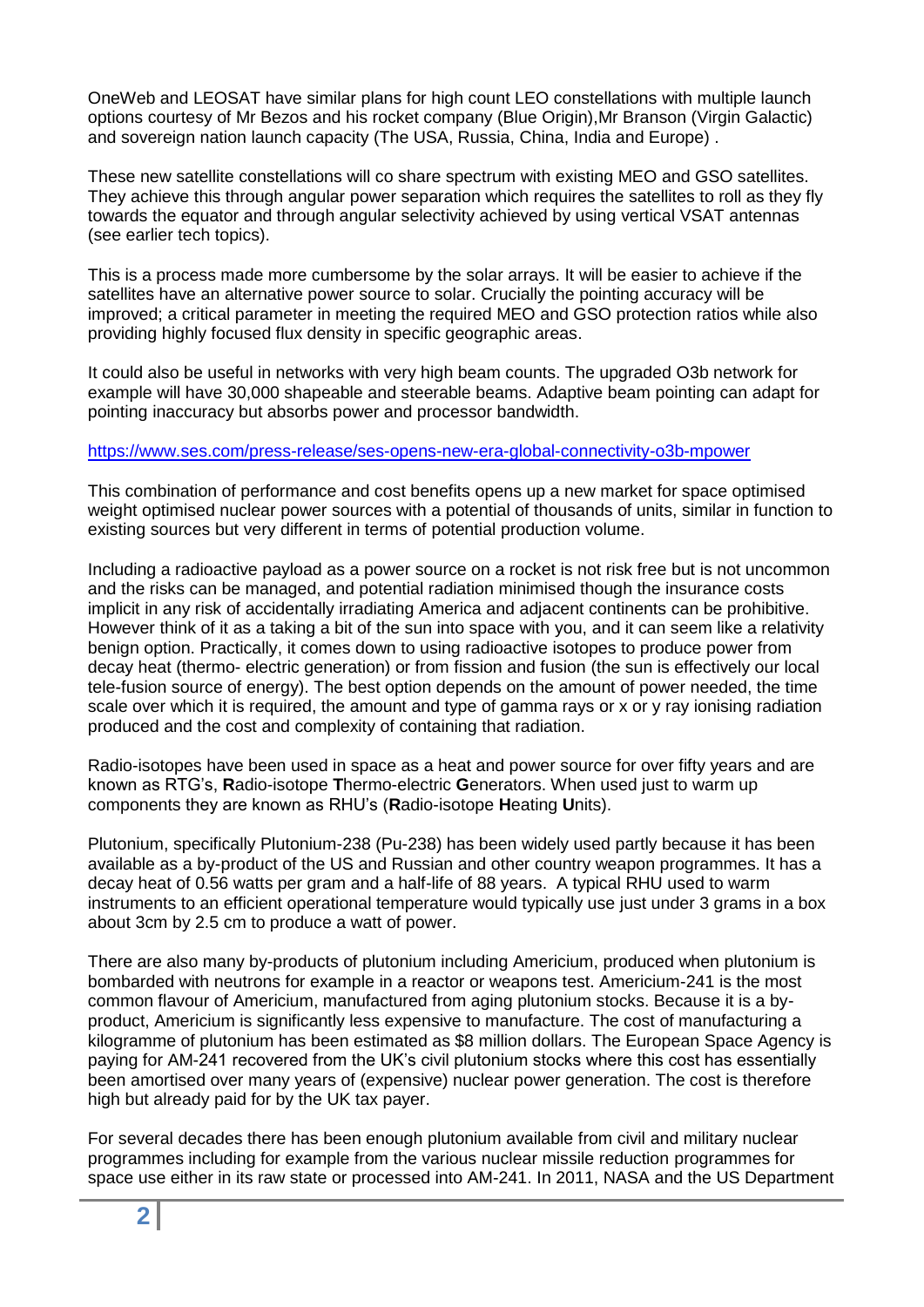of Energy received \$10 million of US tax payer funding to restart plutonium production with the intention of generating initially 1.5 kilogrammes per year at significantly lower cost. Throughout the 1990's the US bought Pu-238 from Russia, in total about 16.5 kilograms, a by-product of START, the Strategic Arms Reduction Treaty and Glasnost. When President Putin came to power, Russia decided it would no longer be a source of supply hence the focus on US based production capability.

There are several dozen RTG's presently powering US and Russian space vehicles. Cassini sent to explore Saturn's rings was powered by three RTG's providing 870 watts of power from 33 kilogrammes of plutonium oxide. As you may remember, there was a planned deorbit into Saturn's atmosphere on September 15 2017

The Pathfinder Mars robot lander launched in 1996 had three RTG's each with 2.7 grams of plutonium-238 oxide producing 35 watts of power and one watt of heat. Russian RTG's are apparently still operational in orbit on Cosmos navigation satellites launched in 1965. China's lunar lander apparently uses Pu-238 based RTG's. RTG's turn heat into energy by using simple thermocouples. These are almost completely reliable (no known or recorded in service failures) but inefficient, two kilowatts of heat produces 10 watts of electricity though the extra heat can also be useful.

The alternative is to use a Stirling engine. Stirling Engines can produce at least four times more electricity from a gram of plutonium when compared to a simple thermocouple. There is a hot end which could be for example at 650 degrees centigrade which heats up helium which then drives a free piston reciprocating in a linear alternator powered by the temperature difference either side of the piston. Two Stirling engines working on 500 watts of thermal power should produce about 140 watts of electric power from a kilogram of Pu-238.

Not content with radioisotope thermoelectric generators, Russia has invested significant development in fission reactors for space power systems. Just as a reminder, fission and fusion are both nuclear reactions that produce energy, but fission does it by splitting a heavy, unstable nucleus into two lighter nuclei, and fusion crashes two light nuclei combine together to release a vast amount of energy very quickly. Fission is recreating the sun in a small package; fusion is capturing the power of the big bang, an altogether more cataclysmic process.

Russia has used over 30 fission reactors in space; the USA has flown only one - the System for Nuclear Auxiliary Power in 1965. Ion engines powered by small nuclear reactors are theoretically capable of producing twenty kilowatts or more of propulsion power over a 7 to 10 year life time with high fuel efficiency. There are also plans to produce Megawatt power sources but the reactors weigh between 30 and 40 tonnes.

#### **Regulatory issues of launching radioactive material into space**

The regulatory issues associated with nuclear powered satellites are dealt with by the Office for Outer Space Affairs (UNOOSA) under the administration of the United Nations. UNOOSA implements policy decisions taken by the Committee on Peaceful Uses of Outer Space (COPUOS) set up in 1959 and now supported by 75 member states.

#### **Risks associated with launching radioactive material into space**

Environmental Groups are not always happy at the prospect of firing small or large amounts of radioactive material into space. When the Cassini-Huygens probe was launched in 1997 the United States Department of Energy estimated the chances of a launch accident that would release radiation into the atmosphere at 1 in 350, It was estimated that a worst-case scenario of total dispersal of onboard plutonium would spread the equivalent radiation of 80% of the average annual dosage in North America from background radiation over an area with a radius of 105 kilometres though the methodologies used in these calculations are open to interpretation and legal challenge. Assuming the payload gets into space successfully it is then necessary to minimise damage from space debris and